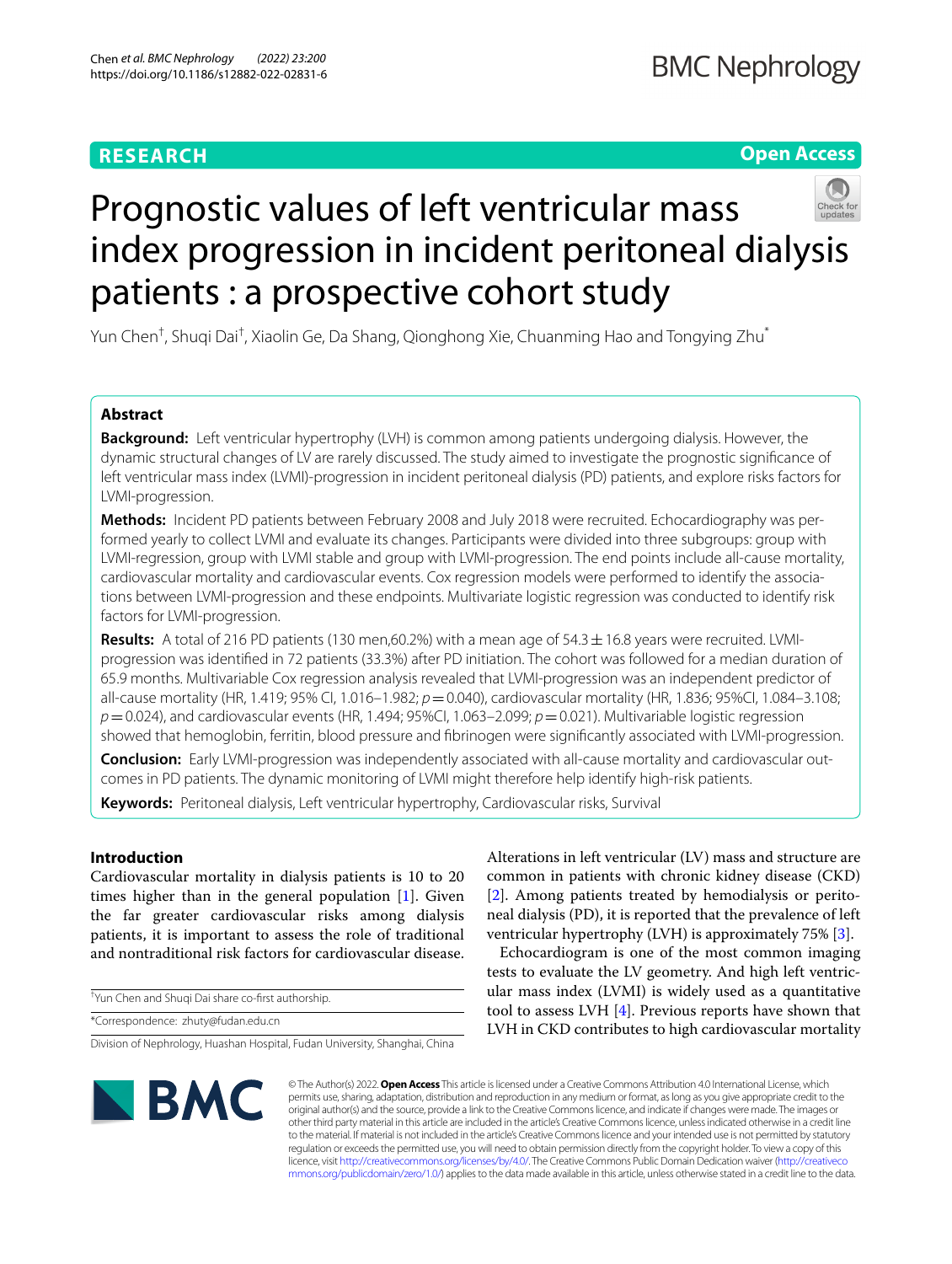[[5–](#page-7-4)[7\]](#page-7-5), and increased LVMI predicts higher mortality in PD patients [[8,](#page-7-6) [9](#page-7-7)]. LVMI thus has been widely accepted as an indicator of prognosis in dialysis patients. Although many studies have investigated the results of a single echocardiogram in PD patients, very few studies reviewed serial echocardiograms dynamically. As early as in 1992 [\[10\]](#page-7-8), Hüting J, et al. have found that LVH could be changeable during the long-term CAPD treatment. However, the structural change of LV over time and its impact on PD patients are rarely discussed.

In the present study, we regularly followed up the LVMI of PD patients through echocardiogram. The study aimed to investigate the prognostic signifcance of LVMIprogression in patients on PD, and explore risks factors for LVMI-progression.

## **Materials and methods**

#### **Population and study design**

It was designed as a prospective observational study. From February 2008 to July 2018, adult incident PD patients from Huashan Hospital, Fudan University, China were recruited. Patients were excluded if they were transferred from hemodialysis or failed renal transplantation. Patients exhibited an ongoing infection, neoplasia, or unstable cardiovascular disease with a life expectancy of less than 6 months were also excluded. Participants were followed from enrollment until death, a switch to hemodialysis (HD), renal transplantation, a transfer, or March 2020. The study was approved by the Ethics Committee of Huashan Hospital, Fudan University and all participants provided written informed consent.

#### **LVMI acquirement**

In each patient, standard transthoracic echocardiogram was performed at PD initiation and followed up yearly. All measurement data were read and confrmed by professional cardiac sonographer according to the recommendations of the American Society of Echocardiography (ASE) [[11\]](#page-7-9). Left ventricular end-diastolic diameter (LVDd), interventricular septum thickness (IVST), posterior wall thickness (PWT) during diastole, left ventricular ejection fraction (LVEF) and E/A ratio were evaluated and recorded. LVMI was calculated using the following equations [\[4](#page-7-3)]:

# **Defnition of LVMI changes and the grouping method**

LVMIs in the frst 2 years after PD initiation were collected. ∆LVMI was calculated to defne LVMI changes  $(LVMI<sub>0</sub>=$  the baseline LVMI, LVMI<sub>2</sub> = LVMI in the second year,  $\Delta$ LVMI= LVMI<sub>2</sub>-LVMI<sub>0</sub>). Participants were divided into 3 subgroups according to ∆LVMI:

Group 1: participants with LVMI-regression:  $\triangle$ LVMI  $\leq$  -5%LVMI<sub>0</sub>;

Group 2: participants with LVMI stable:  $-5\%$ LVMI<sub>0</sub> < $\Delta$ LVMI < 5%LVMI<sub>0</sub>;

Group 3: participants with LVMI-progression:  $\triangle$ LVMI $\geq$  5%LVMI<sub>0</sub>.

### **Clinical and laboratory data**

Demographic characteristics including sex, age, history of diabetes, smoking status and medication status (use of statins, anti-hypertensive drugs and renin–angiotensin–aldosterone system [RAAS] antagonists) were obtained at the time of enrollment. Height, weight, BSA, body mass index (BMI), blood pressure, laboratory parameters and dialysis-related parameters were also recorded at baseline and collected semiannually. The laboratory data include hemoglobin, albumin, iron metabolism parameters, calcium-phosphate metabolism parameters, lipid metabolism parameters, plasma fbrinogen (FIB), N-terminal pro brain natriuretic peptide (NT-proBNP) and high-sensitivity C-reactive protein (hsCRP). The PD-related data include urinary output, total Kt/V, residual Kt/V, total clearance of creatinine (Ccr), residual Ccr, normalized protein catabolic rate (nPCR), glucose concentration in dialysate and volume of dialysate. Dialysis adequacy was evaluated using Baxter PD Adequest 2.0 software (Baxter Healthcare Corporation, Deerfield, IL, USA). The average values of all these indexes in the frst two years were calculated.

### **End points**

The primary endpoint of the study was all-cause mortality. The secondary endpoints were cardiovascular events (CVEs) and cardiovascular mortality. CVEs were defned

$$
LVM = 0.8 \times (1.04 \times ([(LVDd) + (PWT) + (IVST)]^{3} - [LVDd]^{3})) + 0.6 g[g]
$$

$$
LVMI = LVM/(body surface area) [g/m2]
$$

when patients exhibited myocardial infarction, acute coronary syndrome, non-hemorrhagic or hemorrhagic stroke, heart failure, arterial embolization, diabetic foot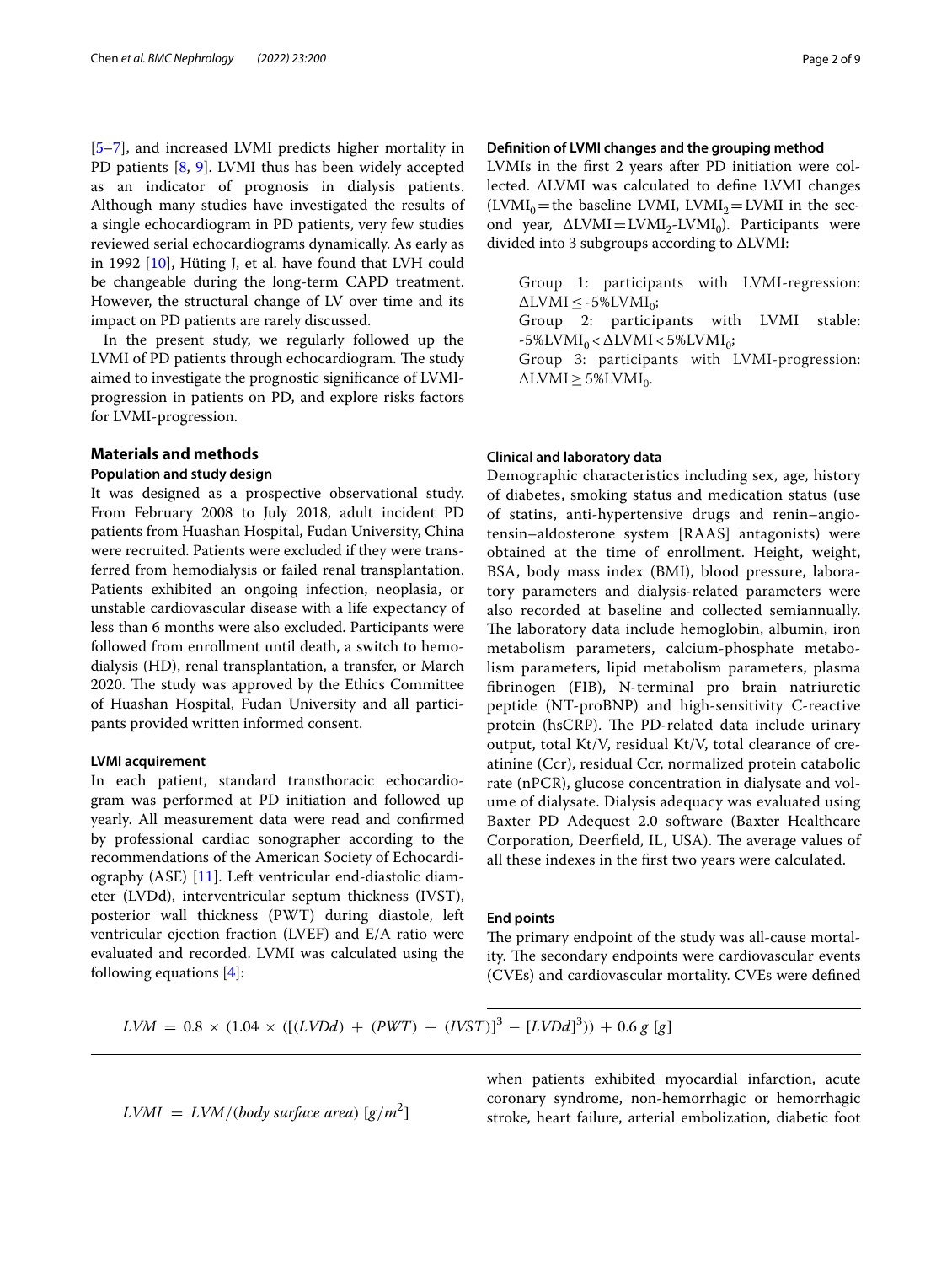or non-traumatic amputation. Mortality caused by CVEs was defned as cardiovascular death.

#### **Statistical analysis**

Statistical analyses were carried out with SPSS 22.0 (SPSS, Inc., Chicago, IL, USA). Numeric variables were presented as mean values $\pm$ standard deviation or as median with quartile ranges. Categorical variables were presented as percentages. One‐way analysis of variance (ANOVA), and two‐way ANOVA analysis were performed in continuous variables to make comparisons while Chi-square test was performed in categorical variables as appropriate. Univariate and multivariate Cox regression models were used to explore risk factors for all-cause mortality, CVEs and cardiovascular mortality and to clarify the associations between LVMI changes and these endpoints. Binary logistic regressions were conducted to identify the risk factors for LVMI-progression.

All statistical tests were 2-sided and a p value < 0.05 was considered statistically signifcant.

# **Results**

## **Characteristics of study population**

The study population included 216 patients (130 men; mean age of  $54.3 \pm 16.8$  years) with a mean BMI of  $22.4 \pm 3.3$  kg/ m2 . LVMI-regression was identifed in 113 patients (52.3%) while 72 patients (33.3%) were detected to have LVMI-progression. Clinical data changes in the frst 2 years after PD initiation were displayed in Table [1](#page-3-0). And Table [2](#page-4-0) showed the average values of all these clinical indexes among 3 groups. Compared to patients with LVMI-regression, patients with LVMI-progression had higher blood pressure, NT-proBNP, hsCRP and FIB but lower level of hemoglobin, ferritin and iron saturation. Besides, HDL and ApoA1 were lower in the group with LVMI-progression. No diference was observed in medication status and dialysis-related variables among three groups.

The duration of the observational period was 65.9 (31.9–87.4) months for all patients. Overall, 53 patients experienced CVEs, 56 patients died with 22 of them died from CVEs. More all-cause mortality, cardiovascular morbidity and mortality occurred in the group with LVMI-progression. During the follow-up, 2 patients transferred to other centers, 17 switched to HD and 15 received renal transplantation.

# **Association of LVMI changes with all‑cause mortality and cardiovascular outcomes**

In the group with LVMI-regression, a total of 23 (20.4%) patients experienced CVEs; 20 (17.7%) patients died and 8 (7.1%) died from CVEs. Compared to the LVMI-regression group, more all-cause mortality  $(28,38.9\%; p=0.020)$  and cardiovascular events (22, 30.6%;  $p = 0.037$ ) occurred in the group with LVMI-progression.

In univariable Cox regression models, LVMI-progression was a risk factor for both all-cause mortality and cardiovascular events while not for cardiovascular mortality (Table [3\)](#page-5-0). In multivariable Cox regression analysis after adjustment, LVMI-progression turned out to be an independent predictor for all-cause mortality (HR, 1.419; 95% CI, 1.016–1.982; *p*=0.040), cardiovascular events (HR, 1.494; 95%CI, 1.063–2.099; *p*=0.021) and cardiovascular mortality (HR, 1.836; 95%CI, 1.084–3.108; *p*=0.024) (Table [4](#page-5-1)). In addition, a negative correlation was observed between LVMI and LVEF (Supplementary Fig. [1\)](#page-7-10). The correlation coefficient was -0.287 with  $p < 0.001$ , verifying the adverse role of LVH progression in cardiac function.

#### **Risk factors for LVMI‑progression**

To explore risk factors for LVMI-progression, participants with LVMI-regression and LVMI-stable were merged as a new group without LVMI-progression. Age, sex, BMI,use of anti-hypertensive drugs, glucose concentration in dialysate, MAP, hemoglobin, ferritin, iron saturation, ApoA1, NT-proBNP and FIB were added to binary logistic regressions. The multivariate analysis showed that MAP, hemoglobin, ferritin and FIB were independent risk factors for LVMI-progression (Table [5](#page-6-0)).

#### **Discussion**

In this study, we followed up the patients' LVMI changes after PD initiation and identifed early LVMI-progression was an independent predictor for all-cause mortality, cardiovascular events, and cardiovascular mortality. We also explored the risk factors related to LVMI-progression. It revealed that MAP, hemoglobin, ferritin and fbrinogen were significantly associated with the process. The findings indicated that dynamic follow-up of LVMI after PD initiation might be useful for the early stratifcation of patients with a high risk of cardiovascular disease and mortality.

Before our research, several observational studies have confrmed the association between LVMI and high cardiovascular mortality in dialysis patients [\[5](#page-7-4), [12](#page-7-11), [13\]](#page-7-12). However, most of them were cross-sectional and performed in prevalent dialysis patients. Only Zoccali C. et al. have monitored LVMI among hemodialysis (HD) patients and verifed that changes in LVMI had an independent prognostic value for cardiovascular events in HD patients [\[14](#page-7-13)]. Recently, Tamara's group have found that concentric LVH at PD initiation was independently associated with survival in PD patients [\[15](#page-7-14)]. Similarly, they advocated early evaluation of LV geometry at PD initiation. Although the group didn't evaluate changes in LV geometry over time, they suggested that monitoring of LV geometry over time might provide more accurate predictions regarding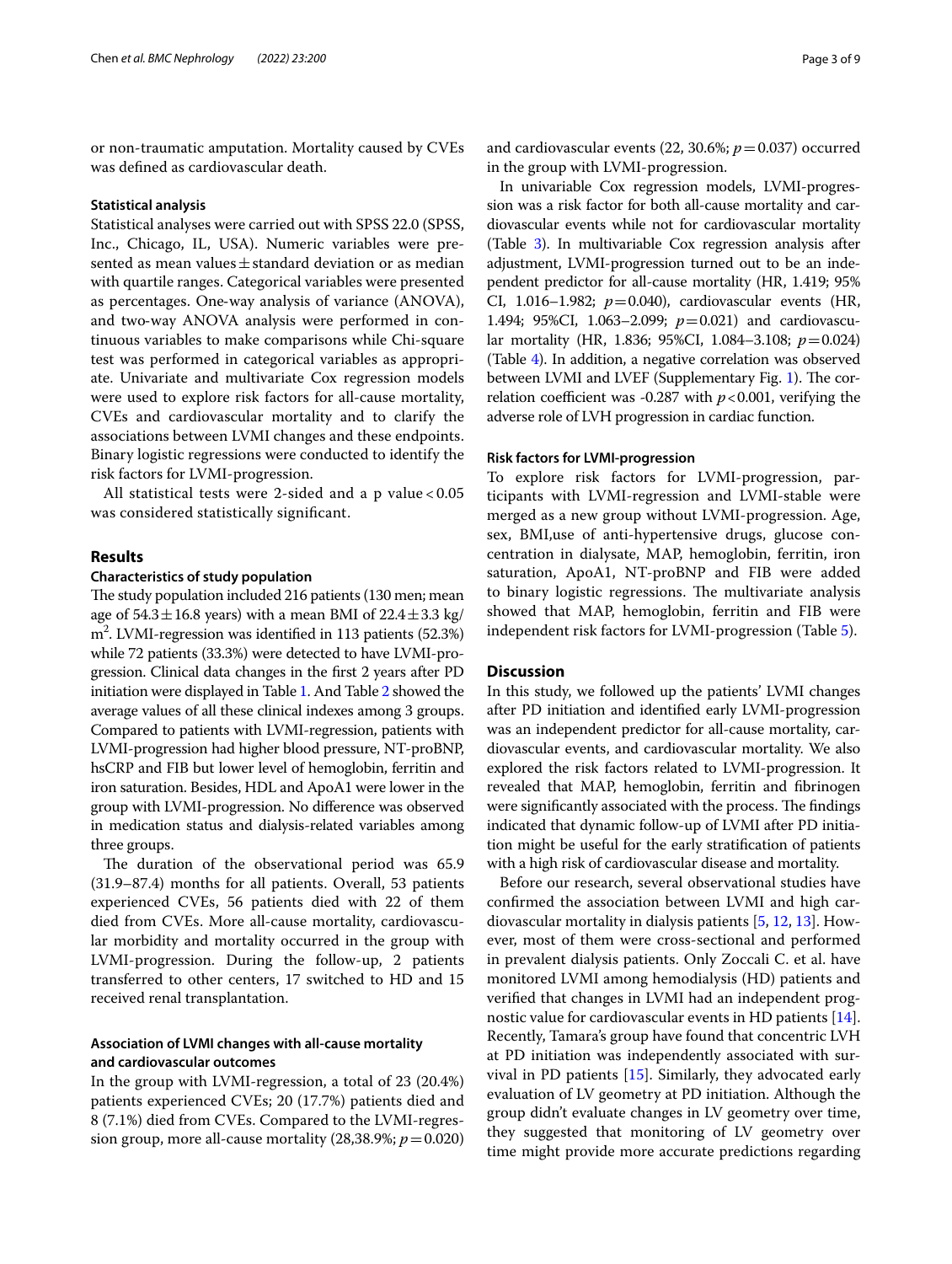## <span id="page-3-0"></span>**Table 1** Clinical characteristics of participants in the first 2 years after PD initiation

|                                         | <b>Baseline</b>     | 1 <sup>st</sup> year           | 2 <sup>nd</sup> year          |
|-----------------------------------------|---------------------|--------------------------------|-------------------------------|
| Age                                     | $54.3 \pm 16.8$     | $\overline{1}$                 |                               |
| Male, n(%)                              | 130(60.2%)          | 7                              | Τ                             |
| $CAPD, n(\%)$                           | 202(93.5%)          | $\sqrt{2}$                     | $\overline{1}$                |
| BMI (kg/m2)                             | $22.4 \pm 3.3$      | $23.3 \pm 3.6^*$               | $23.6 \pm 3.8$                |
| SBP (mmHg)                              | 140(130,155)        | 130(117,145)                   | 131(120,141)                  |
| DBP (mmHg)                              | 80(73,90)           | 80(70,90)                      | 80(72,90)                     |
| <b>MAP</b>                              | 100.7(93.3,110.0)   | 96.7(89.7,106.7)               | 98.0(90.0,106.7) <sup>*</sup> |
| LVDd (cm)                               | 5.0(4.6,5.4)        | $4.9(4.5,5.3)^{*}$             | $4.9(4.4, 5.2)^{*}$           |
| PWT (cm)                                | 1.1(0.9, 1.2)       | $1.0(0.9,1.1)^{*}$             | $1.0(0.9, 1.2)^{*}$           |
| $IVS$ (cm)                              | 1.1(1.0, 1.3)       | 1.1(1.0, 1.3)                  | 1.1(1.0, 1.3)                 |
| LVMI $\frac{q}{m^2}$                    | 128.9(107.7, 154.9) | 115.9(98.1,136.6) <sup>*</sup> | 116.6(93.3,139.6)             |
| LVEF (%)                                | 66.0(62.0,71.0)     | 67.0(64.0,71.0)                | 67.0(63.0,72.0)               |
| E/A ratio                               | 0.79(0.63, 1.00)    | 0.73(0.61, 0.90)               | 0.71(0.59, 0.87)              |
| Dialysis-related variables              |                     |                                |                               |
| nPCR (g/kg/24 h)                        | $0.91 \pm 0.19$     | $0.95 \pm 0.20$                | $0.92 \pm 0.22$               |
| Urinary output(L/24 h)                  | 1.10(0.63, 1.50)    | $0.80(0.40, 1.33)^{*}$         | $0.55(0.08,1.10)^{4}$         |
| Total Ccr (L/week)                      | 78.4(62.4,96.7)     | 64.9(52.5,80.2)*               | 54.5(47.5,72.1)*#             |
| Residual renal Ccr (L/week)             | 43.0(27.4,64.2)     | $30.7(13.6,46.7)^{*}$          | $17.1(0.83, 38.2)^{*}$        |
| Total Kt/V                              | 2.04(1.76,2.42)     | 1.86(1.62, 2.14)               | $1.79(1.58, 2.08)^{*}$        |
| Residual renal Kt/V                     | 0.84(0.50, 1.21)    | $0.63(0.24, 0.93)^{*}$         | $0.33(0.01, 0.72)^{*}$        |
| Volume of dialysate (per 1000 mL/24 h)  | 5.98(5.51,6.37)     | $6.21(5.75,7.89)^{*}$          | $6.60(6.00,8.70)^{4}$         |
| Proportion of 1.5%-glucose dialysate(%) | 100(100,100)        | 70.8(66.7,100)                 | 100(66.7,100)                 |
| Biochemical parameters                  |                     |                                |                               |
| Hemoglobin (g/L)                        | $86.7 \pm 19.0$     | $106.1 \pm 16.7$ <sup>*</sup>  | $107.0 \pm 16.9$ <sup>*</sup> |
| Ferritin (ng/ml)                        | 192.1(86.4,370.5)   | 212.6(140.7,344.5)             | 216.9(131.3,305.5)            |
| Serum iron (umol/L)                     | 10.3(7.7, 14.1)     | $12.6(9.9, 17.4)^{*}$          | $12.8(9.9,16.6)^{*}$          |
| Iron saturation (%)                     | 27.0(20.0,37.0)     | $33.0(25.0, 43.0)^{*}$         | 32.0(24.0,41.0)*              |
| Albumin (g/L)                           | $35.3 \pm 5.1$      | $35.9 \pm 5.0$                 | $36.4 \pm 4.8$ <sup>*</sup>   |
| Calcium (mmol/L)                        | 2.05(1.89, 2.19)    | $2.18(2.05, 2.34)^{*}$         | $2.24(2.09, 2.37)^{*}$        |
| Phosphate (mmol/L)                      | 1.62(1.30, 1.97)    | $1.49(1.25, 1.72)^{^{\circ}}$  | $1.49(1.24, 1.79)^{^{\circ}}$ |
| iPTH (pg/ml)                            | 270.5(158.4,440.0)  | 261.2(156.5,408.6)             | 255.5(164.0,389.5)            |
| CHO (mmol/L)                            | 4.13(3.54,5.11)     | 4.24(3.65,4.93)                | 4.18(3.61,5.02)               |
| TG (mmol/L)                             | 1.39(1.05,1.98)     | $1.68(1.15, 2.47)^{*}$         | $1.72(1.15, 2.56)^{^{\circ}}$ |
| LDL (mmol/L)                            | 2.33(1.87,2.93)     | $2.17(1.74, 2.66)^{*}$         | $2.19(1.72, 2.71)^{*}$        |
| HDL (mmol/L)                            | 0.95(0.81, 1.18)    | 0.91(0.77, 1.13)               | $0.90(0.75,1.12)^{*}$         |
| ApoA1 (g/L)                             | 0.97(0.84, 1.10)    | $1.00(0.88, 1.15)^{*}$         | 0.99(0.87, 1.17)              |
| ApoB (g/L)                              | 0.65(0.55, 0.81)    | 0.66(0.56, 0.78)               | 0.66(0.57.0.77)               |
| NT-proBNP (per 1000 pg/ml)              | 1.81(0.83, 6.45)    | $1.31(0.57,3.08)^{*}$          | $1.89(0.70,6.41)^{*}$         |
| hsCRP (mg/L)                            | 2.11(0.47,4.46)     | $0.86(0.33, 2.79)^{*}$         | $0.85(0.41, 2.67)^{*}$        |
| FIB(q/L)                                | 3.48(2.95,4.32)     | 3.80(3.39,4.40)*               | $3.82(3.32,4.45)^{*}$         |

*CAPD* continuous ambulatory peritoneal dialysis, *BMI* body mass index, *SBP* systolic blood pressure, *DBP* diastolic blood pressure, *MAP* mean arterial pressure, *nPCR* normalized protein catabolic rate, *Ccr* creatinine clearance, *Kt/V* urea clearance, *CHO* cholesterol, *TG* triglyceride, *LDL* low-density lipoprotein, *HDL* high-density lipoprotein, *NT-proBNP* N-terminal pro brain natriuretic peptide, *hsCRP* high-sensitivity C-reactive protein, *FIB* fbrinogen

\* *p*<0.05 vs. baseline; # *p*<0.05 vs. 1st year

patients' prognosis. Our study to some extent could compensate the limitation of their exploration. To our knowledge, it's the frst study that focuses on the relationship between early-stage LVH changes after PD initiation and the prognosis of patients.

According to the suggestion made by the 2007 ESH/ ESC guidelines [\[16\]](#page-7-15), LVH was defned as LVMI more than 125  $\frac{g}{m^2}$  in men and more than 110  $\frac{g}{m^2}$  in women. Previous reports showed that at the initiation of maintenance dialysis, 70–80% of patients had evidence of LVH [\[17–](#page-7-16)[19](#page-7-17)].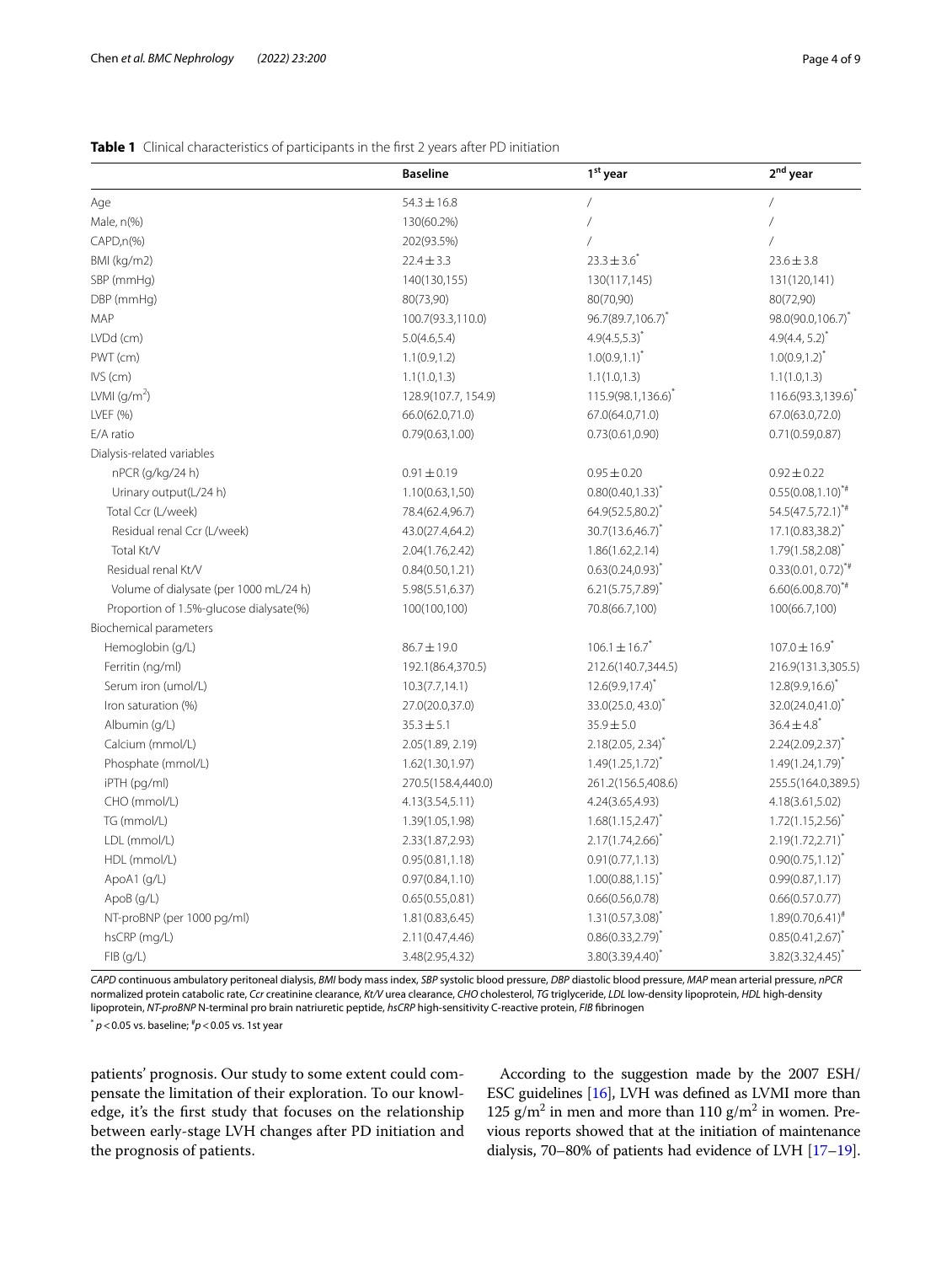<span id="page-4-0"></span>

| Table 2 Clinical characteristics of participants with different LVMI changes |  |  |
|------------------------------------------------------------------------------|--|--|
|------------------------------------------------------------------------------|--|--|

|                                         | <b>Total</b>        | LVMI-regression $N = 113$ Stable $N = 31$ |                    | LVMI-progression $N=72$ P value |       |
|-----------------------------------------|---------------------|-------------------------------------------|--------------------|---------------------------------|-------|
| Age                                     | $55.3 \pm 16.8$     | $54.2 \pm 16.8$                           | $60.1 \pm 16.4$    | 55.2 $\pm$ 17.0                 | 0.785 |
| Male, n(%)                              | 130(60.2%)          | 65(57.5%)                                 | 18(58.1%)          | 42(64.6%)                       | 0.557 |
| BMI (kg/m2)                             | $23.1 \pm 3.5$      | $22.6 \pm 3.3$                            | $24.2 \pm 3.1$     | $23.7 \pm 3.6$                  | 0.047 |
| SBP (mmHg)                              | $135 \pm 14$        | $134 \pm 14$                              | $135 \pm 15$       | $138 + 15$                      | 0.124 |
| DBP (mmHg)                              | $82 \pm 8$          | $81 \pm 9$                                | $80\pm8$           | $84 \pm 10$                     | 0.021 |
| MAP                                     | $99.6 \pm 9.2$      | $98.3 \pm 8.8$                            | $98.7 \pm 8.3$     | $102.1 \pm 9.7$                 | 0.018 |
| History of smoking                      | 45(20.8%)           | 23(20.4%)                                 | 8(25.8%)           | 13(20.0%)                       | 0.754 |
| History of diabetes                     | 53(24.5%)           | 29(25.7%)                                 | 4(12.9%)           | 20(30.8%)                       | 0.253 |
| Use of statins                          | 42(19.4%)           | 21(18.6%)                                 | 6(19.4%)           | 15(23.1%)                       | 0.931 |
| Use of anti-hypertensive drugs          | 200(92.6%)          | 103(91.2%)                                | 28(90.3%)          | 69(65.8%)                       | 0.436 |
| Use of RAAS antagonists                 | 93(43.1%)           | 51(45.1%)                                 | 11(35.5%)          | 30(46.2%)                       | 0.130 |
| Dialysis-related variables              |                     |                                           |                    |                                 |       |
| $CAPD, n(\%)$                           | 202(93.5%)          | 106(93.8%)                                | 27(87.1%)          | 69(95.8%)                       | 0.251 |
| nPCR (g/kg/24 h)                        | $0.93 \pm 0.18$     | $0.94 \pm 0.17$                           | $0.91 \pm 0.15$    | $0.92 \pm 0.18$                 | 0.647 |
| Urinary output(L/24 h)                  | 0.86(0.50, 1.28)    | 0.83(0.46, 1.28)                          | 0.83(0.67, 1.14)   | 0.92(0.57, 1.29)                | 0.858 |
| Total Ccr (L/week)                      | 67.5(57.1, 81.8)    | 67.7(57.5,84.0)                           | 68.2(54.6, 88.7)   | 66.8(57.4,79.5)                 | 0.733 |
| Residual renal Ccr (L/week)             | 31.3(18.9, 46.5)    | 32.4(20.1,49.6)                           | 30.5(15.5,52.7)    | 31.2(18.8,42.9)                 | 0.609 |
| Total Kt/V                              | 1.93(1.72,2.22)     | 1.94(1.71,2.26)                           | 1.98(1.70, 2.16)   | 1.88(1.73, 2.15)                | 0.539 |
| Residual renal Kt/V                     | 0.61(0.36, 0.88)    | 0.61(0.35, 0.92)                          | 0.61(0.35, 0.88)   | 0.62(0.42, 0.87)                | 0.984 |
| Proportion of 1.5%-glucose dialysate(%) | 88.9(69.4,100)      | 88.9(67.8,100)                            | 80.6(66.7,100)     | 91.7(75.0,100)                  | 0.770 |
| Volume of dialysate(L/24 h)             | 6.27(5.82, 7.59)    | 6.19(5.83, 7.53)                          | 6.40(5.92,7.44)    | 6.30(5.73,7.68)                 | 0.917 |
| Biochemical parameters                  |                     |                                           |                    |                                 |       |
| Hemoglobin (g/L)                        | $100.0 \pm 13.8$    | $101.8 \pm 13.7$                          | 99.9±13.7          | $96.6 \pm 13.8$                 | 0.055 |
| Ferritin (ng/ml)                        | 233.1(153.8, 327.3) | 256.0(163.7,343.2)                        | 207.1(157.0,267.7) | 205.8(138.7,307.3)              | 0.033 |
| Serum iron (umol/L)                     | 12.3(10.1, 15.1)    | 13.3(10.6, 15.3)                          | 12.1(10.4, 14.5)   | 11.6(9.2, 14.3)                 | 0.129 |
| Iron saturation (%)                     | 31.7(26.0, 38.0)    | 32.7(27.3, 39.7)                          | 31.7(27.7, 36.0)   | 28.3(24.0,34.3)                 | 0.059 |
| Albumin (g/L)                           | $35.8 \pm 4.4$      | $36.3 \pm 4.7$                            | $34.8 \pm 4.2$     | $35.3 \pm 4.0$                  | 0.184 |
| Calcium (mmol/L)                        | $2.15 \pm 0.17$     | $2.15 \pm 0.18$                           | $2.16 \pm 0.15$    | $2.14 \pm 0.14$                 | 0.812 |
| Phosphate (mmol/L)                      | 1.53(1.32, 1.79)    | $1.56 \pm 0.32$                           | $1.55 \pm 0.36$    | $1.61 \pm 0.40$                 | 0.513 |
| iPTH (pg/mL)                            | 284.1(186.6, 393.7) | 302.3(203.7,423.3)                        | 208.5(156.4,332.3) | 283.8(180.8,388.4)              | 0.139 |
| CHO (mmol/L)                            | $4.40 \pm 0.91$     | $4.46 \pm 0.99$                           | $4.22 \pm 0.80$    | $4.40 \pm 0.83$                 | 0.439 |
| TG (mmol/L)                             | 1.62(1.25, 2.28)    | 1.64(1.23, 2.57)                          | 1.54(1.32, 2.33)   | 1.64(1.22, 2.29)                | 0.994 |
| LDL (mmol/L)                            | 2.29(1.92, 2.71)    | 2.25(1.88,2.73)                           | 2.29(1.74,2.59)    | 2.32(2.08,2.70)                 | 0.311 |
| HDL (mmol/L)                            | 0.94(0.80, 1.12)    | 0.97(0.84, 1.15)                          | 0.84(0.76, 1.03)   | 0.90(0.77, 1.09)                | 0.036 |
| ApoA1 (g/L)                             | 0.99(0.89, 1.12)    | 1.01(0.94, 1.15)                          | 0.93(0.86, 1.09)   | 0.96(0.86, 1.06)                | 0.009 |
| ApoB (g/L)                              | $0.69 \pm 0.15$     | $0.69 \pm 0.16$                           | $0.68 \pm 0.14$    | $0.70 \pm 0.14$                 | 0.822 |
| NT-proBNP (per 1000 pg/ml)              | 2.26(0.93, 7.47)    | 1.95(0.80,7.58)                           | 2.28(1.46,5.23)    | 2.50(1.15,8.93)                 | 0.428 |
| hsCRP (mg/L)                            | 1.65(0.79, 4.12)    | 1.33(0.61,3.73)                           | 2.11(1.12,4.40)    | 1.96(1.12,5.40)                 | 0.032 |
| FIB (g/L)                               | 3.72(3.26, 4.31)    | 3.64(3.13, 4.13)                          | 3.85(3.34,4.36)    | 3.88(3.45, 4.59)                | 0.014 |

Consistent with the data, 73.6% patients in our study was diagnosed with LVH at baseline. It is noteworthy that more than half of the participants (52.3%) in our study got LVMI reduced after 2-year PD treatment. Like our data, Rebic D et al. have observed a signifcant reduction in LVMI and a signifcant improvement of LV function after 1-year PD treatment [\[20](#page-7-18)]. It is explainable. LVMI is a modifable factor. For patients with end-stage renal disease (ESRD), PD ofers the advantage of continuous dialysis, which is useful in preventing disequilibrium syndrome such as hypertension, poor extracellular volume control, and anemia. As displayed in Table [1,](#page-3-0) the median LVMI of all participants was 128 g/m2 at baseline and it decreased to 115.9 g/m2 one year later. Concomitantly, parameters such as hemoglobin, blood pressure, NT-proBNP and CRP were all improved one year after PD initiation.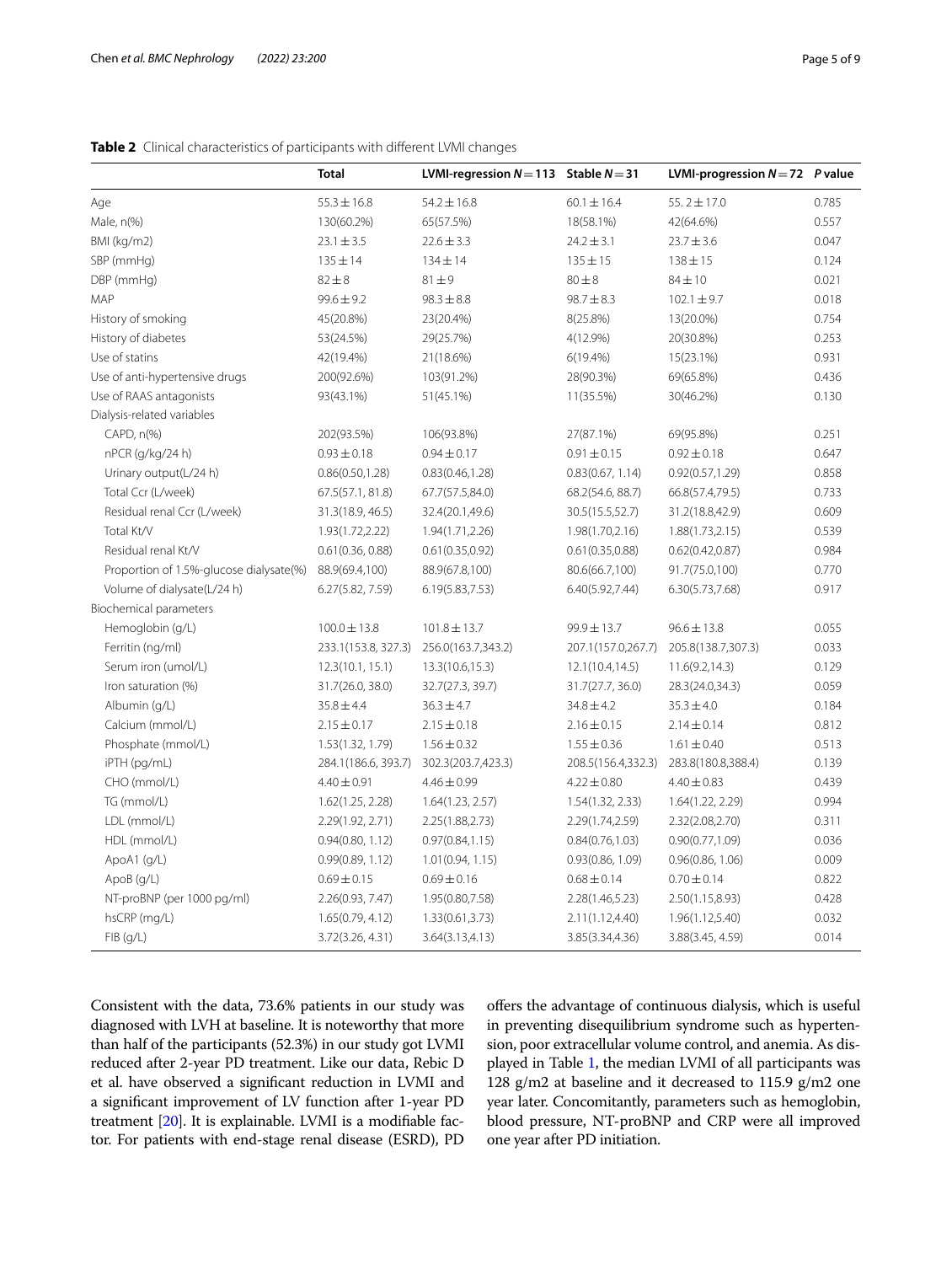<span id="page-5-0"></span>**Table 3** Univariable cox regression analysis for possible predictors of all-cause mortality, cardiovascular events and cardiovascular mortality

|                                         | <b>All-cause mortality</b> |                 |         |           | <b>Cardiovascular events</b> |         |           | <b>Cardiovascular mortality</b> |         |  |
|-----------------------------------------|----------------------------|-----------------|---------|-----------|------------------------------|---------|-----------|---------------------------------|---------|--|
|                                         | <b>HR</b>                  | 95.0% CI        | p       | <b>HR</b> | 95.0% CI                     | p       | <b>HR</b> | 95%CI                           | p       |  |
| Age                                     | 1.054                      | 1.032-1.076     | < 0.001 | 1.037     | $1.017 - 1.057$              | < 0.001 | 1.036     | 1.006-1.066                     | 0.017   |  |
| Sex                                     | 0.792                      | $0.445 - 1.412$ | 0.430   | 0.546     | $0.300 - 0.914$              | 0.048   | 0.657     | $0.268 - 1.612$                 | 0.359   |  |
| History of diabetes                     | 2.547                      | 1.451-4.470     | 0.001   | 2.684     | 1.556-4.629                  | < 0.001 | 2.650     | 1.142-6.151                     | 0.023   |  |
| BMI (kg/m2)                             | 1.135                      | 1.083-1.217     | < 0.001 | 1.119     | 1.032-1.214                  | 0.006   | 1.069     | $0.945 - 1.209$                 | 0.287   |  |
| MAP                                     | 0.998                      | $0.967 - 1.030$ | 0.904   | 1.021     | $0.991 - 1.052$              | 0.181   | 1.022     | $0.976 - 1.071$                 | 0.353   |  |
| Use of statins                          | 1.263                      | $0.553 - 2.882$ | 0.579   | 1.639     | $0.875 - 3.069$              | 0.123   | 1.978     | $0.773 - 5.509$                 | 0.155   |  |
| Use of RAAS antagonists                 | 0.577                      | $0.317 - 1.049$ | 0.072   | 0.575     | $0.323 - 1.024$              | 0.060   | 0.389     | $0.143 - 1.055$                 | 0.064   |  |
| Use of anti-hypertensive drugs          | 0.683                      | $0.271 - 1.723$ | 0.419   | 0.895     | $0.322 - 2.489$              | 0.832   | 2.451     | $0.103 - 3.256$                 | 0.404   |  |
| LVMI $\frac{q}{m^2}$                    | 1.010                      | $1.001 - 1.020$ | 0.027   | 1.017     | 1.008-1.025                  | < 0.001 | 1.012     | 0.999-1.026                     | 0.073   |  |
| LVMI-progression                        | 1.417                      | 1.049-1.915     | 0.023   | 1.359     | 1.015-1.820                  | 0.039   | 1.475     | $0.935 - 2.326$                 | 0.095   |  |
| Hemoglobin (g/L)                        | 0.990                      | $0.970 - 1.010$ | 0.319   | 0.996     | $0.977 - 1.016$              | 0.717   | 1.005     | 0.974-1.038                     | 0.735   |  |
| Albumin (g/L)                           | 0.954                      | $0.890 - 1.023$ | 0.187   | 1.011     | $0.940 - 1.088$              | 0.761   | 1.046     | $0.938 - 1.165$                 | 0.418   |  |
| CHO (mmol/L)                            | 1.028                      | $0.748 - 1.412$ | 0.866   | 0.971     | $0.705 - 1.337$              | 0.857   | 1.022     | $0.637 - 1.640$                 | 0.928   |  |
| LDL (mmol/L)                            | 1.239                      | $0.820 - 1.874$ | 0.309   | 1.187     | $0.790 - 1.783$              | 0.408   | 1.243     | $0.676 - 2.286$                 | 0.484   |  |
| TG (mmol/L)                             | 0.883                      | $0.659 - 1.182$ | 0.403   | 0.977     | $0.759 - 1.257$              | 0.856   | 0.531     | $0.273 - 1.036$                 | 0.063   |  |
| HDL (mmol/L)                            | 1.157                      | $0.438 - 3.057$ | 0.768   | 0.354     | $0.115 - 1.091$              | 0.071   | 1.867     | $0.481 - 7.244$                 | 0.367   |  |
| ApoA (g/L)                              | 1.262                      | 1.108-1.437     | < 0.001 | 1.127     | $1.103 - 1.463$              | 0.001   | 1.315     | 1.140-1.517                     | < 0.001 |  |
| ApoB (g/L)                              | 2.495                      | $0.411 - 3.309$ | 0.772   | 1.953     | 0.293-12.992                 | 0.489   | 0.682     | 0.109-29.868                    | 0.682   |  |
| hsCRP (mg/L)                            | 1.001                      | $0.967 - 1.037$ | 0.936   | 1.018     | $0.992 - 1.044$              | 0.178   | 1.004     | $0.955 - 1.055$                 | 0.884   |  |
| nPCR (g/kg/24 h)                        | 0.040                      | $0.006 - 0.256$ | 0.001   | 0.107     | $0.017 - 0.653$              | 0.016   | 0.222     | $0.016 - 3.123$                 | 0.265   |  |
| Urinary output(L/24 h)                  | 0.542                      | 0.309-0.952     | 0.033   | 0.856     | $0.499 - 1.467$              | 0.571   | 0.771     | $0.325 - 1.830$                 | 0.556   |  |
| Total Ccr (L/week)                      | 0.997                      | $0.985 - 1.009$ | 0.646   | 0.998     | $0.987 - 1.010$              | 0.786   | 1.001     | $0.984 - 1.019$                 | 0.880   |  |
| Residual renal Ccr (L/week)             | 0.997                      | $0.986 - 1.008$ | 0.575   | 0.998     | $0.987 - 1.008$              | 0.650   | 0.999     | 0.989-1.009                     | 0.872   |  |
| Total Kt/V                              | 1.075                      | $0.931 - 1.241$ | 0.326   | 1.081     | $0.931 - 1.254$              | 0.305   | 1.148     | $0.997 - 1.323$                 | 0.055   |  |
| Residual renal Kt/V                     | 0.814                      | $0.438 - 1.511$ | 0.514   | 0.834     | $0.460 - 1.511$              | 0.549   | 0.995     | $0.403 - 2.459$                 | 0.992   |  |
| Proportion of 1.5%-glucose dialysate(%) | 1.452                      | $0.263 - 8.014$ | 0.669   | 1.057     | $0.172 - 6.479$              | 0.952   | 2.080     | 0.178-24.236                    | 0.559   |  |
| Volume of dialysate (per1000mL/24 h)    | 1.319                      | 1.096-1.586     | 0.003   | 1.294     | 1.075-1.557                  | 0.006   | 1.193     | $0.898 - 1.583$                 | 0.223   |  |

<span id="page-5-1"></span>**Table 4** Proportional hazard ratios for all-cause mortality, cardiovascular events and cardiovascular mortality for LVMI-progression

|         | All-cause mortality |         | Cardiovascular events |         | Cardiovascular mortality |         |  |
|---------|---------------------|---------|-----------------------|---------|--------------------------|---------|--|
|         | <b>HR (95%CI)</b>   | P-value | <b>HR (95%CI)</b>     | P-value | <b>HR (95%CI)</b>        | P-value |  |
| Model 1 | 1.417(1.049-1.915)  | 0.023   | 1.359(1.015–1.820)    | 0.039   | 1.475(0.935-2.326)       | 0.095   |  |
| Model 2 | 1.405(1.035-1.905)  | 0.029   | 1.0381(1.018-1.059)   | 0.047   | 1.438(0.905-2.285)       | 0.124   |  |
| Model 3 | 1.424(1.042-1.947)  | 0.027   | 1.391(1.012–1.912)    | 0.042   | 1.643(1.020-2.645)       | 0.042   |  |
| Model 4 | 1.419(1.016-1.982)  | 0.040   | .494(1.063–2.099)     | 0.021   | 1.836(1.084-3.108)       | 0.024   |  |

Model 1: without adjustment

Model 2: adjusted for age, gender, BMI

Model 3: adjusted for age, gender, BMI, albumin

Model 4: adjusted for age, gender, BMI, albumin, history of diabetes, use of hypotensive drugs, glucose dialysate concentration, LVMI, ApoA1, FIB and NT-proBNP

In the univariate Cox regression analysis, we found that both baseline LVMI and LVMI-progression were risk factors for all-cause mortality and cardiovascular events (Table [3\)](#page-5-0). However, when they were put into the multivariate models together, the predictive role of LVMI was diluted while LVMI-progression was still strongly linked to all these endpoints. Therefore, LVMI-progression was related to mortality and cardiovascular risks independently of LVMI and of a large series of traditional risk factors. Compared to a single cross-sectional LVMI,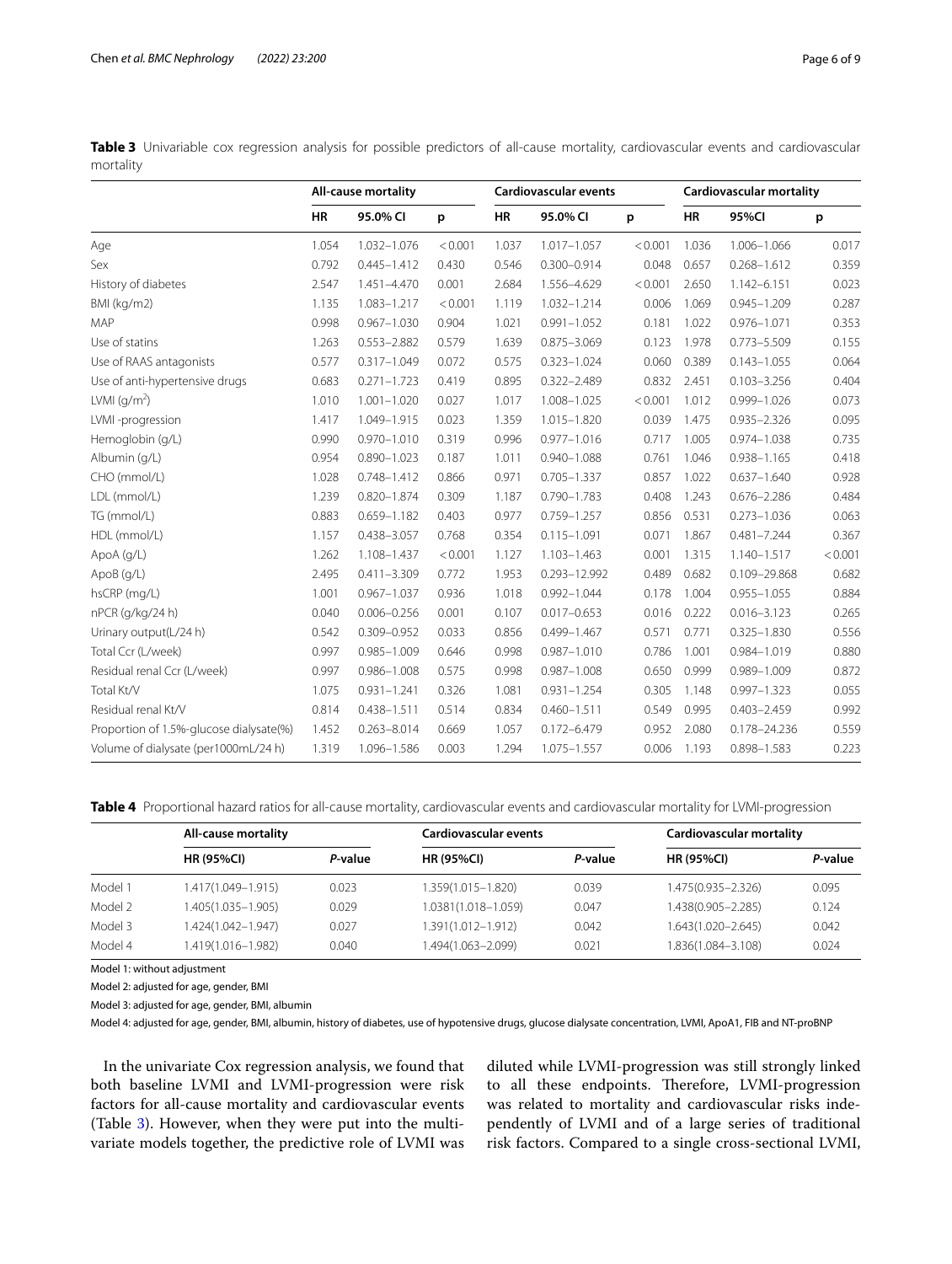|                                         | <b>Univariate</b>      |         | <b>Multivariate</b>          |                          |  |
|-----------------------------------------|------------------------|---------|------------------------------|--------------------------|--|
|                                         | OR (95%CI)             | P-value | OR (95%CI)                   | P-value                  |  |
| Age                                     | $1.000(0.982 - 1.017)$ | 0.974   | $\qquad \qquad \blacksquare$ |                          |  |
| Sex                                     | $0.765(0.419 - 1.397)$ | 0.383   | $\qquad \qquad \blacksquare$ |                          |  |
| BMI (kg/m2)                             | $1.085(0.995 - 1.182)$ | 0.064   | ۰                            |                          |  |
| <b>MAP</b>                              | 1.061(1.025-1.099)     | 0.001   | 1.074(1.029-1.121)           | 0.001                    |  |
| Use of anti-hypertensive drugs          | 3.219(0.710-14.591)    | 0.129   | ۰.                           | $\overline{\phantom{a}}$ |  |
| Hemoglobin (g/L)                        | $0.974(0.953 - 0.995)$ | 0.017   | $0.970(0.942 - 0.998)$       | 0.037                    |  |
| Ferritin (ng/ml)                        | $0.998(0.995 - 1.000)$ | 0.071   | $0.995(0.992 - 0.999)$       | 0.006                    |  |
| ApoA1(q/L)                              | $0.051(0.006 - 0.402)$ | 0.005   | ۰                            |                          |  |
| hsCRP (mg/L)                            | 1.043(1.003-1.085)     | 0.036   | ۰                            |                          |  |
| Fib(q/L)                                | $1.745(1.241 - 2.453)$ | 0.001   | $1.800(1.181 - 2.745)$       | 0.006                    |  |
| NT-proBNP (per 1000 pg/ml)              | 1.032(0.989-1.076)     | 0.147   |                              |                          |  |
| Proportion of 1.5%-glucose dialysate(%) | $0.852(0.132 - 5.507)$ | 0.866   |                              |                          |  |

<span id="page-6-0"></span>**Table 5** Odds ratios for LVMI-progression in incident PD patients based on logistic regression analysis

LVMI-changes might be a more powerful indicator for PD patients' prognosis.

In PD patients, the most prominent hemodynamic parameters include hypertension, volume overload and anemia [\[21](#page-7-19)]. Anemia, together with hypertension, has been reported to be one of the main etiological factors for the development of LVH in dialysis patients [\[22,](#page-7-20) [23](#page-7-21)]. Similarly, our results showed that MAP, hemoglobin and ferritin were independently associated with LVMI-progression in PD patients. Fibrinogen is considered as an established predictor of cardiovascular events [[24](#page-7-22)]. In our data, its adverse role in LVMI-progression was further verifed. Volume overload is also thought to be a major factor in the development of LVH [[25,](#page-8-0) [26](#page-8-1)]. In the present study, the association of NT-proBNP with LVMI-progression could not be demonstrated in the logistic regression models. Firstly, NT-proBNP isn't the gold standard for volume overload. Secondly, this may be due to the shortterm of PD duration. Earlier studies have suggested that patients on short-term CAPD were less volume overload than those on long-term CAPD [[27](#page-8-2)]. We only followed up the first 2-year clinical data after PD initiation. Therefore, the role of volume overload might have been attenuated. In addition, antihypertensive treatment didn't afect LVH progression in our results. It was reasonable. In our study, over 90% of participants used anti-hypertensive drugs. Interindividual variations of anti-hypertensive therapy might be too small to distinguish statistical diferences. Nevertheless, antihypertensive treatment can never be neglected in clinic. Our results showed MAP was an independent risk factor for LVMI-progression, illustrating the importance of blood pressure control.

Several limitations remained in this study. First, the study was single-center based with a relatively small sample size. Further multicenter research with more participants is required to confrm our conclusions. Second, number of events especially the cardiovascular death in our study was small and it may afect the statistical power. Some potential risk factors could be missed. Third, the observational nature of this study didn't not allow us to examine whether therapeutic intervention on anemia etc. could slow LVMI-progression, improving the survival of PD patients. Further studies were needed to explore the causal relationship between them. Finally, we only collected the clinical data in the frst 2 years after PD initiation and didn't further evaluate changes of LVMI over time. It is reported that long-term CAPD is disadvantageous for volume clearance, so it is associated with higher LVMI compared to short-term CAPD [[28,](#page-8-3) [29](#page-8-4)]. Although a long-time monitoring of left ventricular structure might provide more accurate predictions for patients' prognosis, our results showed that the long-term outcomes of PD patients could be predicted by LVMI-progression at an early point of PD initiation.

#### **Conclusion**

In conclusion, early LVMI-progression after PD initiation was a predictor for all-cause mortality, cardiovascular events and cardiovascular in PD patients. The dynamic monitoring of LVMI after PD initiation might therefore help identify patients with a high risk of cardiovascular disease and mortality. In addition, the study found that hypertension, anemia, iron defciency and high level of fbrinogen were independent risk factors for LVMI-progression. These factors could be the possible point for interventions. Further investigations are needed to clarify whether early treatment for factors such as anemia could improve outcomes in PD patients.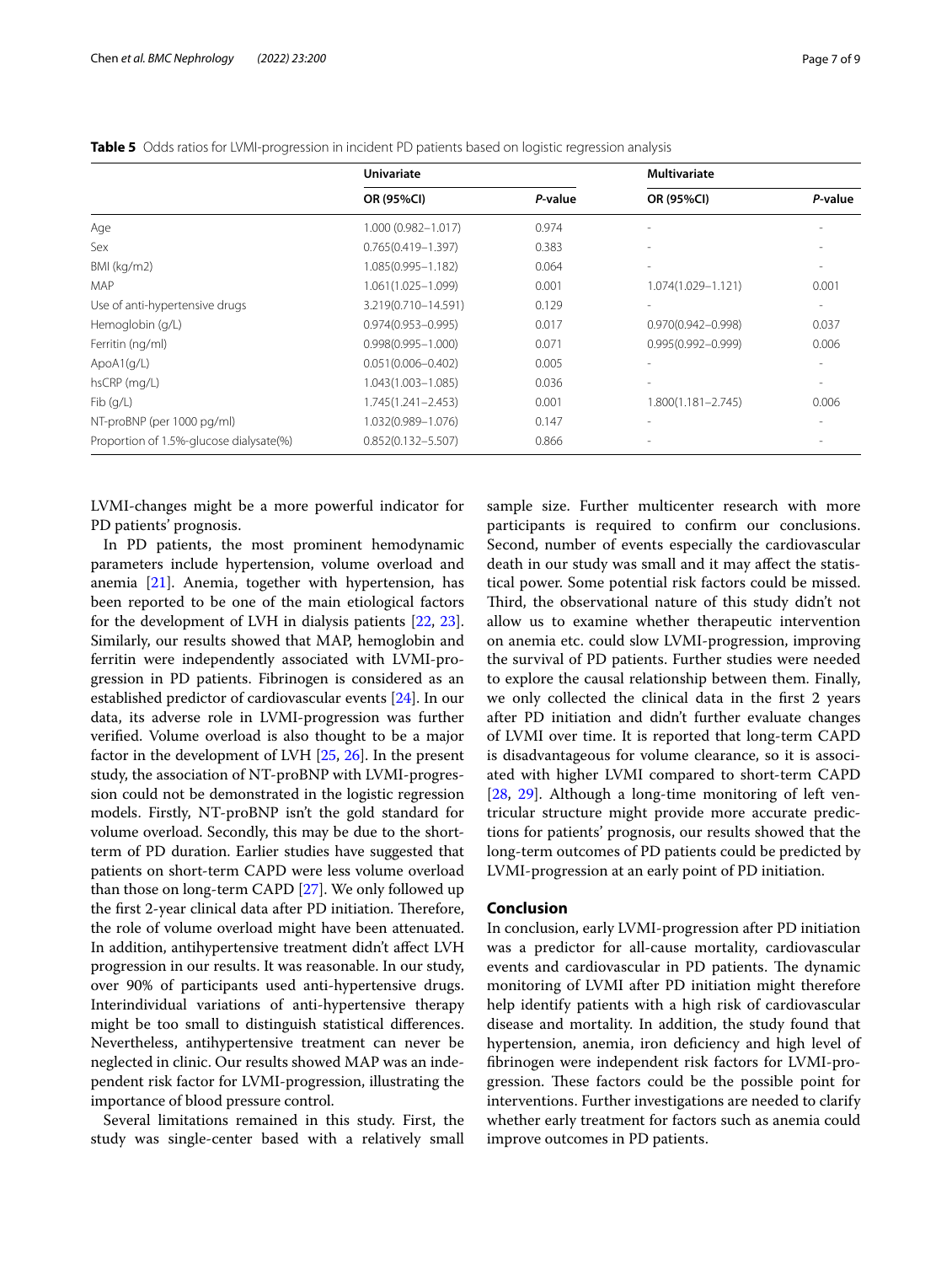#### **Abbreviations**

ASE: Society of Echocardiography; ANOVA: Analysis of variance; BMI: Body mass index; CAPD: Continuous ambulatory peritoneal dialysis; CKD: Chronic kidney disease; CVEs: Cardiovascular events; Ccr: Creatinine clearance; CHO: Cholesterol; DBP: Diastolic blood pressure; ESRD: End-stage renal disease; FGF-23: Fibroblast growth factor-23; FIB: Fibrinogen; HDL: High-density lipoprotein; HD: Hemodialysis; hsCRP: High-sensitivity C-reactive protein; IVST: Interventricular septum thickness; Kt/V: Urea clearance; LV: Left ventricular; LVH: Left ventricular hypertrophy; LVDd: Left ventricular end-diastolic diameter; LVEF: Left ventricular ejection fraction; LVMI: Left ventricular mass index; LDL: Low-density lipoprotein; MAP: Mean arterial pressure; NT-proBNP: N-terminal pro brain natriuretic peptide; nPCR: Normalized protein catabolic rate; PD: Peritoneal dialysis; PWT: Posterior wall thickness; RAAS: Renin-angiotensinaldosterone system; SBP: Systolic blood pressure; TG: Triglyceride.

## **Supplementary Information**

The online version contains supplementary material available at [https://doi.](https://doi.org/10.1186/s12882-022-02831-6) [org/10.1186/s12882-022-02831-6](https://doi.org/10.1186/s12882-022-02831-6).

<span id="page-7-10"></span>**Additional fle 1: Supplementary Figure 1.** Relationship between LVEF and LVMI.

## **Acknowledgements**

Not applicable.

#### **Authors' contributions**

Tongying Zhu designed the study. Yun Chen and Shuqi Dai are major contributors in writing the manuscript and Chuanming Hao reviewed it. Xiaolin Ge and Da Shang interpreted the patient data and Qionghong Xie made analysis. All authors read and approved the fnal manuscript.

#### **Funding**

This study was supported by National Natural Science Foundation of China (grant number 81670692,81930120 and 81520108006).

#### **Availability of data and materials**

All data generated or analysed during this study are included in this published article.

## **Declarations**

## **Ethics approval and consent to participate**

The study was approved by the Ethics Committee of Huashan Hospital, Fudan University and all participants provided written informed consent. And all methods were performed in accordance with Declaration of Helsinki.

#### **Consent for publication**

Not applicable.

#### **Competing interests**

The authors declare that they have no competing interests.

Received: 21 December 2021 Accepted: 23 May 2022

#### **References**

- <span id="page-7-0"></span>1. Coresh J, Longenecker JC, Miller ER, Young HJ, Klag MJ. Epidemiology of cardiovascular risk factors in chronic renal disease. J Am Soc Nephrol. 1998;9(12 Suppl):S24-30.
- <span id="page-7-1"></span>2. Park M, Hsu CY, Li Y, Mishra RK, Keane M, Rosas SE, et al. Associations between kidney function and subclinical cardiac abnormalities in CKD. J Am Soc Nephrol. 2012;23(10):1725–34.
- <span id="page-7-2"></span>3. Foley RN, Parfrey PS, Sarnak MJ. Epidemiology of cardiovascular disease in chronic renal disease. J Am Soc Nephrol. 1998;9(12 Suppl):S16-23.
- <span id="page-7-3"></span>4. Devereux RB, Alonso DR, Lutas EM, Gottlieb GJ, Campo E, Sachs I, et al. Echocardiographic assessment of left ventricular hypertrophy: comparison to necropsy fndings. Am J Cardiol. 1986;57(6):450–8.
- <span id="page-7-4"></span>5. Wang AY, Wang M, Woo J, Lam CW, Lui SF, Li PK, et al. Infammation, residual kidney function, and cardiac hypertrophy are interrelated and combine adversely to enhance mortality and cardiovascular death risk of peritoneal dialysis patients. J Am Soc Nephrol. 2004;15(8):2186–94.
- 6. Tripepi G, D'Arrigo G, Mallamaci F, London G, Tangri N, Hsu JY, et al. Prognostic values of left ventricular mass index in chronic kidney disease patients. Nephrol Dial Transplant. 2021;36(4):665–72.
- <span id="page-7-5"></span>7. Paoletti E, De Nicola L, Gabbai FB, Chiodini P, Ravera M, Pieracci L, et al. Associations of Left Ventricular Hypertrophy and Geometry with Adverse Outcomes in Patients with CKD and Hypertension. Clin J Am Soc Nephrol. 2016;11(2):271–9.
- <span id="page-7-6"></span>8. Silaruks S, Sirivongs D, Chunlertrith D. Left ventricular hypertrophy and clinical outcome in CAPD patients. Perit Dial Int. 2000;20(4):461–6.
- <span id="page-7-7"></span>9. Tomura M, Hamasaki Y, Komaru Y, Miyamoto Y, Matsuura R, Matsumoto A, et al. Prognostic signifcance of concentric left ventricular hypertrophy at peritoneal dialysis initiation. BMC Nephrol. 2021;22(1):135.
- <span id="page-7-8"></span>10. Hüting J, Alpert MA. Progression of left ventricular hypertrophy in end-stage renal disease treated by continuous ambulatory peritoneal dialysis depends on hypertension and hypercirculation. Clin Cardiol. 1992;15(3):190–6.
- <span id="page-7-9"></span>11. Marwick TH, Gillebert TC, Aurigemma G, Chirinos J, Derumeaux G, Galderisi M, et al. Recommendations on the Use of Echocardiography in Adult Hypertension: A Report from the European Association of Cardiovascular Imaging (EACVI) and the American Society of Echocardiography (ASE). J Am Soc Echocardiogr. 2015;28(7):727–54.
- <span id="page-7-11"></span>12. Ateş K, Nergizoğlu G, Keven K, Sen A, Kutlay S, Ertürk S, et al. Efect of fuid and sodium removal on mortality in peritoneal dialysis patients. Kidney Int. 2001;60(2):767–76.
- <span id="page-7-12"></span>13. Braunisch MC, Gundel P, Werfel S, Mayer CC, Bauer A, Haller B, et al. Electrocardiographic parameters of left ventricular hypertrophy and prediction of mortality in hemodialysis patients. J Nephrol. 2021.
- <span id="page-7-13"></span>14. Zoccali C, Benedetto FA, Mallamaci F, Tripepi G, Giacone G, Stancanelli B, et al. Left ventricular mass monitoring in the follow-up of dialysis patients: Prognostic value of left ventricular hypertrophy progression. Kidney Int. 2004;65(4):1492–8.
- <span id="page-7-14"></span>15. Tomura M, Hamasaki Y, Komaru Y, Miyamoto Y, Matsuura R, Matsumoto A, et al. Prognostic signifcance of concentric left ventricular hypertrophy at peritoneal dialysis initiation. BMC Nephrol. 2021;22(1).
- <span id="page-7-15"></span>16. Mancia G, De Backer G, Dominiczak A, Cifkova R, Fagard R, Germano G, et al. 2007 ESH-ESC Practice Guidelines for the Management of Arterial Hypertension: ESH-ESC Task Force on the Management of Arterial Hypertension. J Hypertens. 2007;25(9):1751–62.
- <span id="page-7-16"></span>17. Mitsnefes MM, Daniels SR, Schwartz SM, Khoury P, Strife CF. Changes in left ventricular mass in children and adolescents during chronic dialysis. Pediatr Nephrol. 2001;16(4):318–23.
- 18. Sozeri B, Mir S, Kara OD, Levent E. When Does the Cardiovascular Disease Appear in Patients With Chronic Kidney Disease? Pediatr Cardiol. 2010;31(6):821–8.
- <span id="page-7-17"></span>19. Yilmaz M, Unsal A, Oztekin E, Kesmezacar O, Harmankaya Kaptanogullari O, Eren N. The Prevalence of Hypertension, Valve Calcifcation and Left Ventricular Hypertrophy and Geometry in Peritoneal Dialysis Patients. Kidney Blood Press Res. 2012;35(6):431–7.
- <span id="page-7-18"></span>20. Rebić D, Rašić S, Valjevac A, Unčanin S, Hamzić-Mehmedbašić A. Biomarkers of cardiovascular remodeling in patients on peritoneal dialysis. Am J Nephrol. 2014;39(2):92–9.
- <span id="page-7-19"></span>21. London GM. Left ventricular alterations and end-stage renal disease. Nephrol Dial Transplant. 2002;17(Suppl 1):29–36.
- <span id="page-7-20"></span>22. Ataş N, Erten Y, Okyay GU, İnal S, Topal S, Öneç K, et al. Left Ventricular Hypertrophy and Blood Pressure Control in Automated and Continuous Ambulatory Peritoneal Dialysis Patients. Ther Apher Dial. 2014;18(3):297–304.
- <span id="page-7-21"></span>23. Nardi E, Palermo A, Mulè G, Cusimano P, Cottone S, Cerasola G. Left ventricular hypertrophy and geometry in hypertensive patients with chronic kidney disease. J Hypertens. 2009;27(3):633–41.
- <span id="page-7-22"></span>24. Zoccali C, Benedetto FA, Mallamaci F, Tripepi G, Cutrupi S, Parlongo S, et al. Fibrinogen, infammation and concentric left ventricular hypertrophy in chronic renal failure. Eur J Clin Invest. 2003;33(7):561–6.